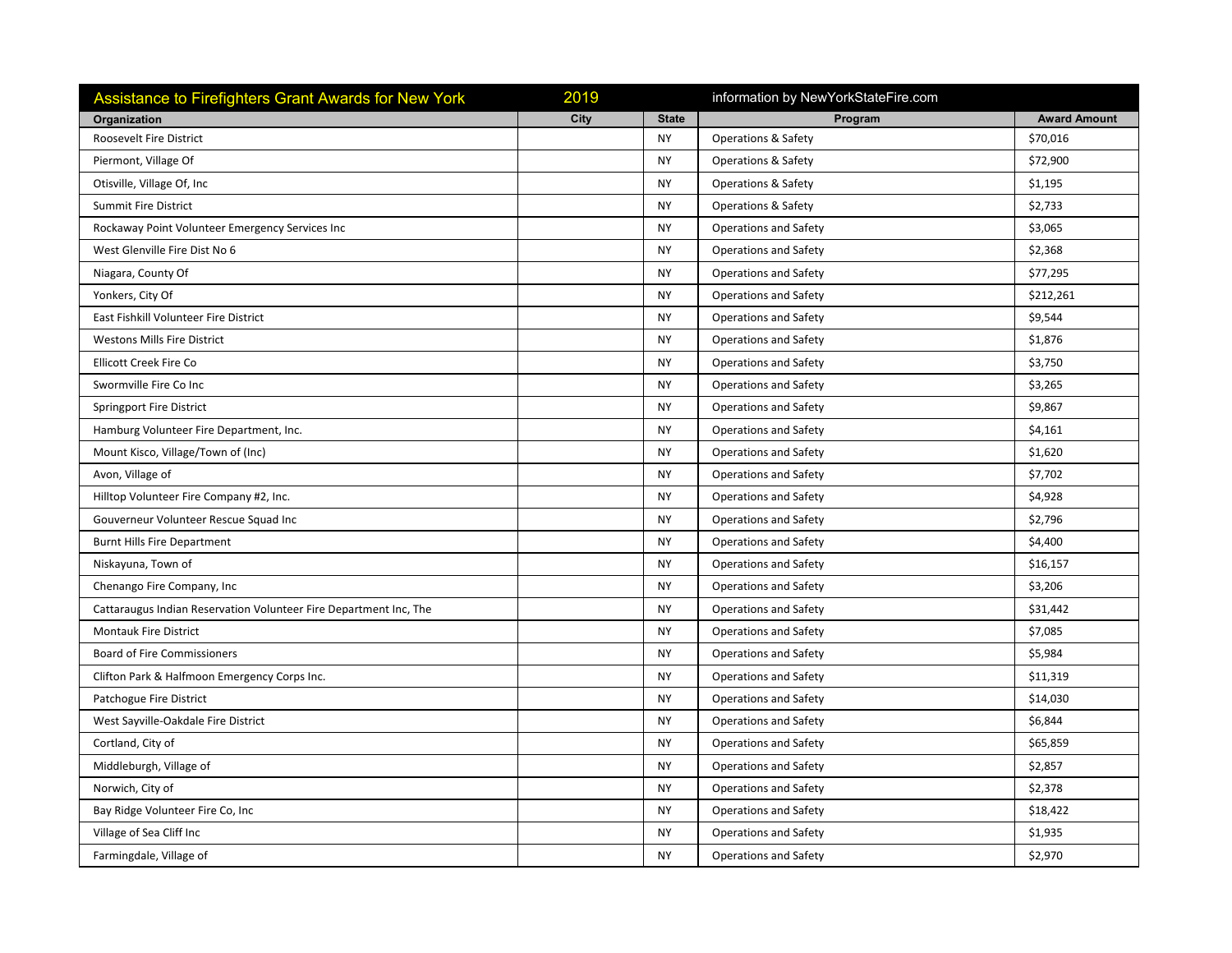| Five Mile Point Fire Co Inc                           | <b>NY</b> | <b>Operations and Safety</b> | \$361     |
|-------------------------------------------------------|-----------|------------------------------|-----------|
| Batavia, City of                                      | <b>NY</b> | <b>Operations and Safety</b> | \$68,880  |
| Auburn, City of                                       | <b>NY</b> | <b>Operations and Safety</b> | \$38,781  |
| Otter Lake Fire Company, Inc.                         | <b>NY</b> | <b>Operations and Safety</b> | \$92,406  |
| Oswego, City of                                       | <b>NY</b> | Operations and Safety        | \$176,206 |
| Fulton, City of                                       | <b>NY</b> | <b>Operations and Safety</b> | \$86,468  |
| Worcester Hose Company, Inc.                          | <b>NY</b> | Operations and Safety        | \$76,190  |
| <b>Tully Joint Fire District</b>                      | <b>NY</b> | <b>Operations and Safety</b> | \$89,516  |
| East Worcester Hose Co 1                              | <b>NY</b> | <b>Operations and Safety</b> | \$24,376  |
| Watertown, City of                                    | <b>NY</b> | <b>Operations and Safety</b> | \$80,138  |
| Lancaster, Village of                                 | <b>NY</b> | <b>Operations and Safety</b> | \$255,171 |
| Dundee Village                                        | <b>NY</b> | <b>Operations and Safety</b> | \$154,285 |
| Fulton, City of                                       | <b>NY</b> | <b>Operations and Safety</b> | \$26,505  |
| <b>Dewitt Fire District</b>                           | <b>NY</b> | <b>Operations and Safety</b> | \$64,065  |
| Southwood Volunteer Fire Department Inc               | <b>NY</b> | <b>Operations and Safety</b> | \$40,735  |
| New Rochelle, City of                                 | <b>NY</b> | <b>Operations and Safety</b> | \$159,090 |
| Hornell, City of                                      | <b>NY</b> | <b>Operations and Safety</b> | \$174,384 |
| Coopers Plains-Longacres Volunteer Fire Company, Inc. | <b>NY</b> | <b>Operations and Safety</b> | \$120,000 |
| Poughkeepsie, City of                                 | <b>NY</b> | <b>Operations and Safety</b> | \$33,181  |
| Syracuse, City of                                     | <b>NY</b> | Operations and Safety        | \$488,195 |
| Watervliet, City of                                   | <b>NY</b> | <b>Operations and Safety</b> | \$458,093 |
| <b>Greenville Fire District</b>                       | <b>NY</b> | <b>Operations and Safety</b> | \$82,599  |
| Middleburgh, Village of                               | <b>NY</b> | <b>Operations and Safety</b> | \$163,000 |
| Troy, City of                                         | <b>NY</b> | <b>Operations and Safety</b> | \$399,457 |
| Falconer, Village of Fire Department                  | <b>NY</b> | Operations and Safety        | \$125,238 |
| Sennett Fire Dept                                     | <b>NY</b> | <b>Operations and Safety</b> | \$114,190 |
| Lockport, City of                                     | <b>NY</b> | Operations and Safety        | \$96,468  |
| Preble Volunteer Fire Department                      | <b>NY</b> | <b>Operations and Safety</b> | \$82,666  |
| Warsaw, Village of                                    | <b>NY</b> | <b>Operations and Safety</b> | \$9,514   |
| Dunkirk, City of                                      | <b>NY</b> | <b>Operations and Safety</b> | \$155,304 |
| Lake Delta Volunteer Fire Department                  | <b>NY</b> | <b>Operations and Safety</b> | \$94,761  |
| West Seneca, Town of                                  | <b>NY</b> | <b>Operations and Safety</b> | \$153,270 |
| City of Little Falls, New York                        | <b>NY</b> | <b>Operations and Safety</b> | \$114,285 |
| New Haven Volunteer Fire Corporation                  | <b>NY</b> | <b>Operations and Safety</b> | \$37,619  |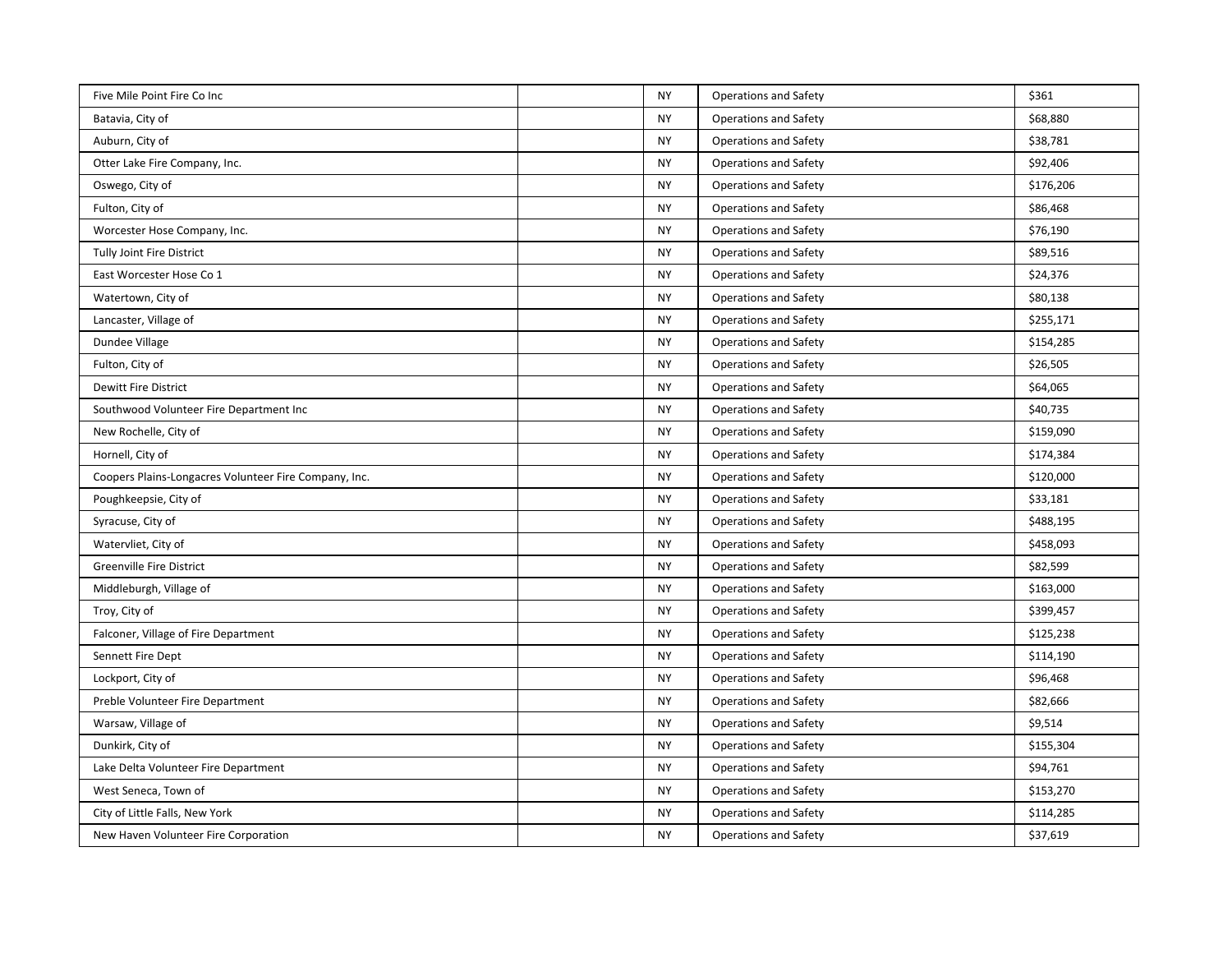| Speigletown Fire District                                      | <b>NY</b> | <b>Operations and Safety</b> | \$28,000  |
|----------------------------------------------------------------|-----------|------------------------------|-----------|
| Morrisville Fire District                                      | <b>NY</b> | Vehicle Acquisition          | \$642,857 |
| Cortland, City of                                              | <b>NY</b> | <b>Operations and Safety</b> | \$32,380  |
| Ithaca, City of                                                | <b>NY</b> | <b>Operations and Safety</b> | \$36,981  |
| Niagara Engine Company No. 6, Inc.                             | <b>NY</b> | <b>Operations and Safety</b> | \$91,428  |
| Virgil Fire District                                           | ΝY        | <b>Operations and Safety</b> | \$47,619  |
| Aurora Colden Fire District No 6                               | <b>NY</b> | <b>Operations and Safety</b> | \$168,164 |
| Larchmont, Village of                                          | <b>NY</b> | <b>Operations and Safety</b> | \$17,714  |
| Oneida Castle Fire Department Inc                              | <b>NY</b> | <b>Operations and Safety</b> | \$5,476   |
| Hampton Volunteer Fire Company, Inc.                           | <b>NY</b> | <b>Operations and Safety</b> | \$4,379   |
| Ithaca, City of                                                | <b>NY</b> | <b>Operations and Safety</b> | \$5,927   |
| Saugerties, Village of                                         | <b>NY</b> | <b>Operations and Safety</b> | \$22,380  |
| <b>Greenville Fire District</b>                                | <b>NY</b> | <b>Operations and Safety</b> | \$5,693   |
| Churchtown Fire Co                                             | <b>NY</b> | <b>Operations and Safety</b> | \$11,209  |
| Guilderland, Town of                                           | <b>NY</b> | <b>Operations and Safety</b> | \$1,467   |
| Arlington Fire District                                        | <b>NY</b> | <b>Operations and Safety</b> | \$61,194  |
| Mechanicville, City of                                         | <b>NY</b> | <b>Operations and Safety</b> | \$3,808   |
| Pleasant Valley Fire Dst No 1                                  | <b>NY</b> | Operations and Safety        | \$25,948  |
| Homeland Security And Emergency Services, New York Division of | <b>NY</b> | <b>Operations and Safety</b> | \$39,130  |
| Amherst, Town of                                               | <b>NY</b> | <b>Operations and Safety</b> | \$3,952   |
| Town Of Batavia Fire Department, Inc.                          | <b>NY</b> | <b>Operations and Safety</b> | \$57,132  |
| Springville, Village Of                                        | <b>NY</b> | <b>Operations and Safety</b> | \$4,857   |
| Millport Volunteer Fire Company                                | <b>NY</b> | Operations and Safety        | \$53,333  |
| Freeville, Village Of                                          | <b>NY</b> | Operations and Safety        | \$106,285 |
| Liverpool Fire Department, Inc.                                | <b>NY</b> | <b>Operations and Safety</b> | \$721,454 |
| Adams, Town Of                                                 | <b>NY</b> | <b>Operations and Safety</b> | \$488,095 |
| Farmersville Fire Department                                   | <b>NY</b> | <b>Operations and Safety</b> | \$97,268  |
| Lido And Point Lookout Fire District                           | <b>NY</b> | <b>Operations and Safety</b> | \$21,105  |
| <b>Volney Volunteer Fire Corporation</b>                       | <b>NY</b> | Operations and Safety        | \$47,619  |
| Saltaire, Village Of                                           | <b>NY</b> | <b>Operations and Safety</b> | \$101,428 |
| Brookhaven Fire District                                       | <b>NY</b> | <b>Operations and Safety</b> | \$446,818 |
| Atlantic Steamer Fire Company Number One                       | <b>NY</b> | <b>Operations and Safety</b> | \$214,761 |
| Jamesport Fire District                                        | <b>NY</b> | <b>Operations and Safety</b> | \$89,047  |
| <b>Montauk Fire District</b>                                   | <b>NY</b> | <b>Operations and Safety</b> | \$106,371 |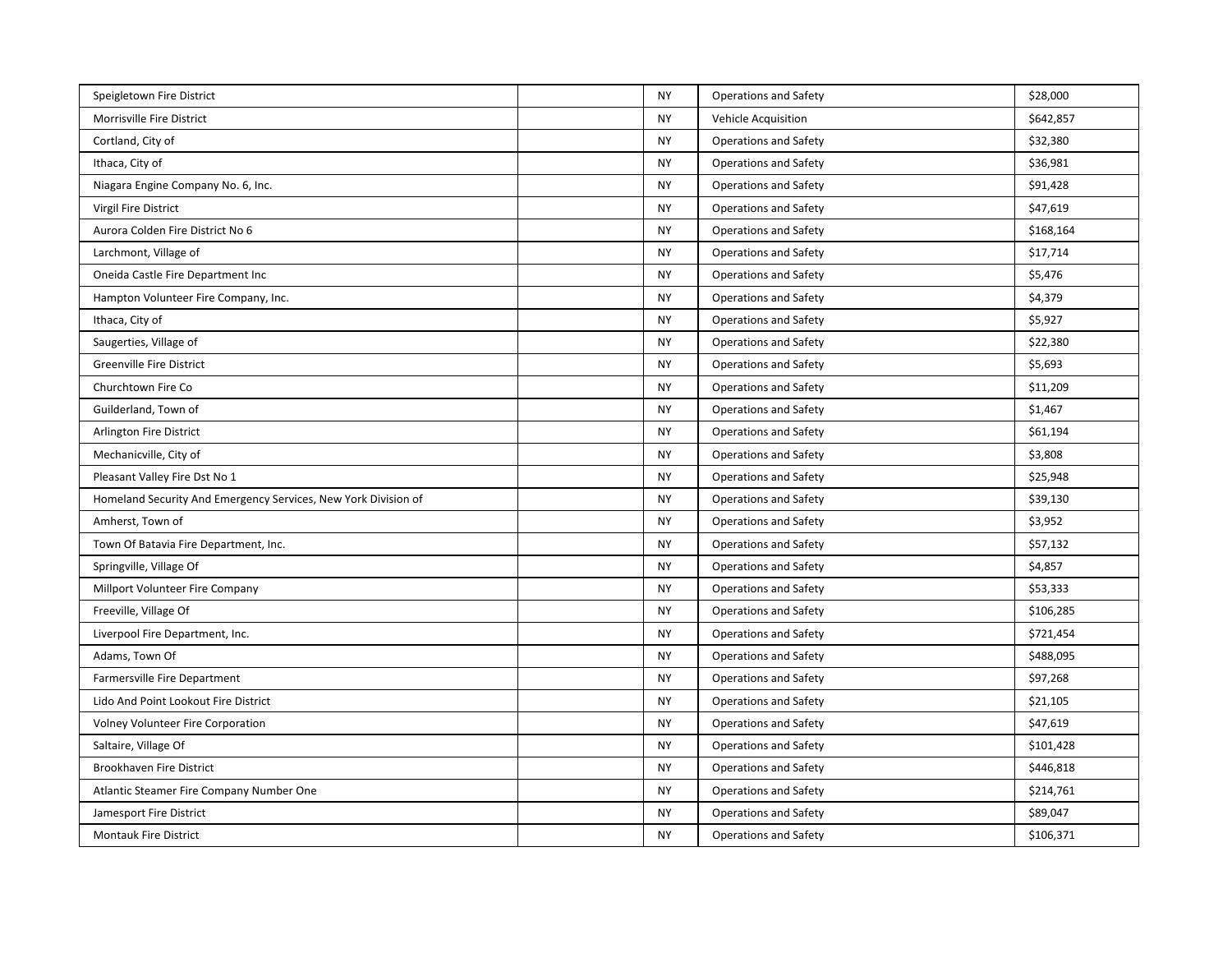| Red Rock Volunteer Fire Company, Inc.                | <b>NY</b> | <b>Operations and Safety</b> | \$220,819 |
|------------------------------------------------------|-----------|------------------------------|-----------|
| Floral Park Centre Fire Co Inc                       | <b>NY</b> | <b>Operations and Safety</b> | \$49,714  |
| South Onondaga Fire Department Inc                   | <b>NY</b> | <b>Operations and Safety</b> | \$135,809 |
| <b>Fairview Fire District</b>                        | <b>NY</b> | <b>Operations and Safety</b> | \$104,761 |
| Deansboro Fire District                              | <b>NY</b> | <b>Operations and Safety</b> | \$80,942  |
| Penfield Fire District                               | <b>NY</b> | Operations and Safety        | \$319,545 |
| Ulster Fire District #1                              | <b>NY</b> | <b>Operations and Safety</b> | \$110,564 |
| Sherburne, Village Of                                | <b>NY</b> | <b>Operations and Safety</b> | \$91,650  |
| Rouses Point, Village Of                             | <b>NY</b> | <b>Operations and Safety</b> | \$180,000 |
| Olcott Fire Co Inc                                   | <b>NY</b> | <b>Operations and Safety</b> | \$40,471  |
| East Rockaway, Village Of                            | <b>NY</b> | Operations and Safety        | \$47,047  |
| Guilderland, Town Of                                 | <b>NY</b> | <b>Operations and Safety</b> | \$159,587 |
| Bethany Volunteer Fire Company Inc                   | <b>NY</b> | <b>Operations and Safety</b> | \$28,428  |
| Town Of Pike Fire District 1                         | <b>NY</b> | <b>Operations and Safety</b> | \$72,047  |
| Tyrone Volunteer Fire Department                     | <b>NY</b> | <b>Operations and Safety</b> | \$38,761  |
| Evans Center Vol Fire Co                             | <b>NY</b> | <b>Operations and Safety</b> | \$176,207 |
| Cadyville Fire District                              | <b>NY</b> | <b>Operations and Safety</b> | \$53,333  |
| North Tonawanda, City Of                             | <b>NY</b> | Operations and Safety        | \$174,600 |
| Village Of Hudson Falls                              | <b>NY</b> | Operations and Safety        | \$75,370  |
| New Berlin, Town Of                                  | <b>NY</b> | <b>Operations and Safety</b> | \$29,352  |
| Rockwood Garoga Lassellsville Volunteer Fire Company | <b>NY</b> | <b>Operations and Safety</b> | \$22,403  |
| Youngsville Fire District                            | <b>NY</b> | <b>Operations and Safety</b> | \$160,412 |
| South Otselic Volunteer Fire Department              | <b>NY</b> | <b>Operations and Safety</b> | \$74,285  |
| Gordon Heights Fire District                         | <b>NY</b> | <b>Operations and Safety</b> | \$49,999  |
| Sempronius Fire Company, Inc.                        | <b>NY</b> | <b>Operations and Safety</b> | \$10,952  |
| Petersburgh Fire District #1                         | ΝY        | Operations and Safety        | \$85,544  |
| North Brookfield Fire District                       | <b>NY</b> | <b>Operations and Safety</b> | \$36,324  |
| Fire Department Of The Village Of Owego, Inc., The   | <b>NY</b> | <b>Operations and Safety</b> | \$147,619 |
| Auburn, City of                                      | <b>NY</b> | <b>Operations and Safety</b> | \$19,202  |
| Scotia, Village of                                   | <b>NY</b> | <b>Operations and Safety</b> | \$2,856   |
| Rome, City of                                        | <b>NY</b> | Operations and Safety        | \$2,623   |
| Syracuse, City of                                    | <b>NY</b> | <b>Operations and Safety</b> | \$40,608  |
| Troy, City Of                                        | <b>NY</b> | <b>Operations and Safety</b> | \$34,374  |
| Richmond Engine Co #1                                | <b>NY</b> | Operations and Safety        | \$3,000   |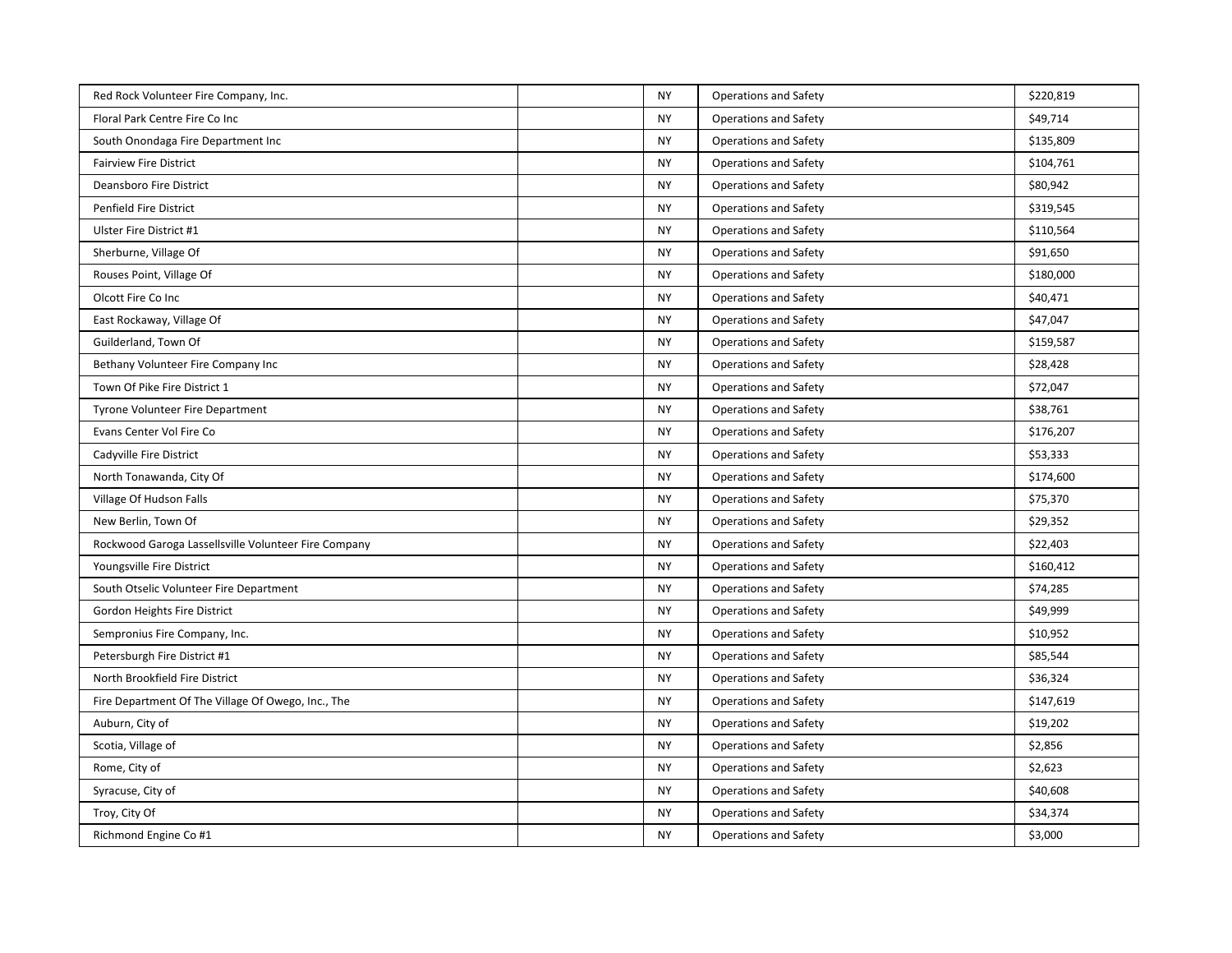| Buffalo, City Of                                        | <b>NY</b> | <b>Operations and Safety</b> | \$417,245 |
|---------------------------------------------------------|-----------|------------------------------|-----------|
| Mineola Volunteer Ambulance Corp                        | <b>NY</b> | <b>Operations and Safety</b> | \$275,796 |
| Ghent Volunteer Fire Company, No. 1, Inc.               | <b>NY</b> | <b>Operations and Safety</b> | \$495,714 |
| Perinton Volunteer Ambulance Corps, Inc., The           | <b>NY</b> | <b>Operations and Safety</b> | \$45,909  |
| Byron Fire Department #1, Inc                           | <b>NY</b> | Vehicle Acquisition          | \$76,138  |
| Town Of Niagara Active Hose Co. Inc.                    | <b>NY</b> | Operations and Safety        | \$95,238  |
| Hebron Volunteer Fire Company                           | <b>NY</b> | <b>Operations and Safety</b> | \$100,000 |
| <b>Wading River Fire District</b>                       | <b>NY</b> | <b>Operations and Safety</b> | \$244,571 |
| North Granville Hose Company                            | <b>NY</b> | <b>Operations and Safety</b> | \$70,714  |
| Town Of Binghamton Volunteer Fire Company, Inc.         | <b>NY</b> | Operations and Safety        | \$603,090 |
| Alfred Station Fire Co Assoc                            | <b>NY</b> | <b>Operations and Safety</b> | \$95,304  |
| Town Of West Seneca Fire District 6                     | <b>NY</b> | <b>Operations and Safety</b> | \$167,857 |
| <b>Owasco Fire Department</b>                           | <b>NY</b> | <b>Operations and Safety</b> | \$436,952 |
| East Rochester, Village Of                              | <b>NY</b> | <b>Operations and Safety</b> | \$277,000 |
| Alexandria Bay Volunteer Fire Department                | <b>NY</b> | Operations and Safety        | \$33,333  |
| Howlett Hill Fire Department Inc                        | ΝY        | Operations and Safety        | \$171,238 |
| Granville Rescue Squad Inc                              | <b>NY</b> | <b>Operations and Safety</b> | \$45,933  |
| Delevan, Village Of                                     | <b>NY</b> | <b>Operations and Safety</b> | \$28,092  |
| <b>Garrison Fire District</b>                           | <b>NY</b> | <b>Operations and Safety</b> | \$78,328  |
| Mineola Volunteer Ambulance Corp                        | <b>NY</b> | Vehicle Acquisition          | \$119,047 |
| Milan Volunteer Fire Department, Inc.                   | ΝY        | Operations and Safety        | \$36,673  |
| Honeoye Falls, Village Of                               | <b>NY</b> | <b>Operations and Safety</b> | \$152,285 |
| Town Of Broome Volunteer Fire Department, Inc.          | <b>NY</b> | <b>Operations and Safety</b> | \$133,333 |
| Benton Volunteer Fire Department, Inc.                  | <b>NY</b> | <b>Operations and Safety</b> | \$166,666 |
| Blasdell, Village Of Inc                                | <b>NY</b> | Operations and Safety        | \$122,140 |
| Part Town Of Avon Fire District                         | <b>NY</b> | Operations and Safety        | \$36,548  |
| North Collins Volunteer Fire Company, Inc.              | <b>NY</b> | <b>Operations and Safety</b> | \$19,814  |
| Youngstown Volunteer Fire Company (Inc)                 | <b>NY</b> | <b>Operations and Safety</b> | \$154,761 |
| North West Fire District                                | <b>NY</b> | <b>Operations and Safety</b> | \$185,437 |
| Deferiet Volunteer Fire Co Inc                          | <b>NY</b> | Operations and Safety        | \$82,666  |
| Nedrow Volunteer Fire Department Inc                    | ΝY        | <b>Operations and Safety</b> | \$130,868 |
| Carlisle Fire Department                                | <b>NY</b> | <b>Operations and Safety</b> | \$94,285  |
| Upper Mountain Fire Company Of Lewiston, New York, Inc. | <b>NY</b> | <b>Operations and Safety</b> | \$12,952  |
| <b>Orient Fire District</b>                             | <b>NY</b> | Vehicle Acquisition          | \$525,238 |